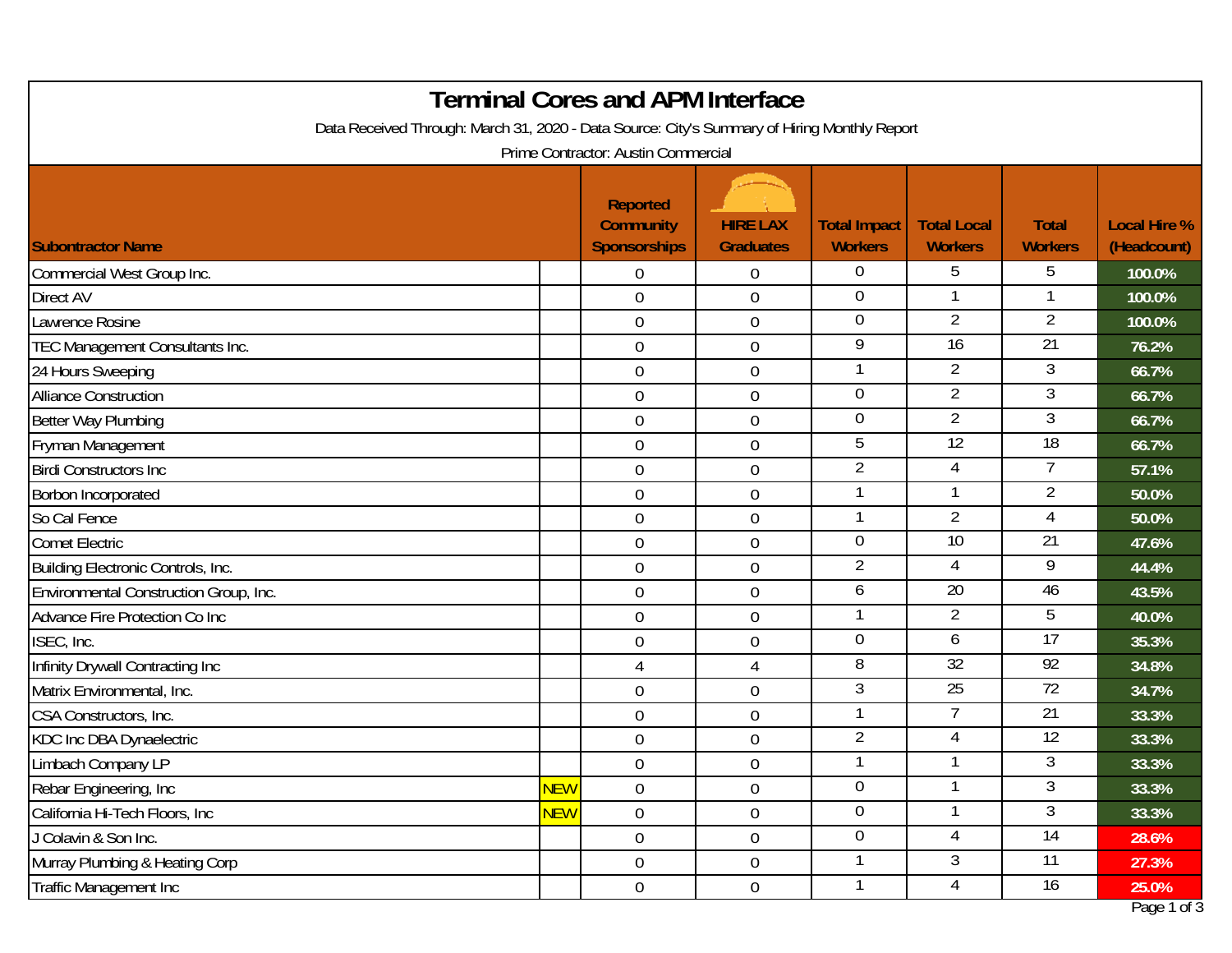| <b>Terminal Cores and APM Interface</b>                                                                                             |            |                  |                  |                  |                |                 |                |  |                          |
|-------------------------------------------------------------------------------------------------------------------------------------|------------|------------------|------------------|------------------|----------------|-----------------|----------------|--|--------------------------|
| Data Received Through: March 31, 2020 - Data Source: City's Summary of Hiring Monthly Report<br>Prime Contractor: Austin Commercial |            |                  |                  |                  |                |                 |                |  |                          |
|                                                                                                                                     |            |                  |                  |                  |                |                 |                |  | <b>Subontractor Name</b> |
| Control Air Conditioning Corporation                                                                                                |            | $\overline{0}$   | $\overline{0}$   | $\overline{0}$   | 7              | 29              | 24.1%          |  |                          |
| Perez Construction Group, Inc.                                                                                                      |            | $\overline{0}$   | $\boldsymbol{0}$ |                  |                | $\overline{32}$ | 21.9%          |  |                          |
| P S 1 3 G Inc dba Partition Specialties                                                                                             |            | $\boldsymbol{0}$ | $\boldsymbol{0}$ | $\Omega$         |                | 5               | 20.0%          |  |                          |
| Service Connected II Inc DBA SC Building Ma                                                                                         |            | $\boldsymbol{0}$ | $\boldsymbol{0}$ | 0                |                | 5               | 20.0%          |  |                          |
| Streamline Fire Protection, Inc.                                                                                                    |            | 0                | $\mathbf 0$      |                  | 2              | 10              | 20.0%          |  |                          |
| Xcel Mechanical Systems, Inc.                                                                                                       | <b>NEW</b> | $\overline{0}$   | $\boldsymbol{0}$ | 0                |                | 5               | 20.0%          |  |                          |
| Elite Line Services Inc                                                                                                             |            | $\boldsymbol{0}$ | $\mathbf 0$      |                  | 3              | 16              | 18.8%          |  |                          |
| Rosendin Electric, Inc.                                                                                                             |            | $\boldsymbol{0}$ | $\boldsymbol{0}$ | 4                | 15             | 87              | 17.2%          |  |                          |
| Jones Sign Co, Inc.                                                                                                                 |            | $\overline{0}$   | 0                |                  |                | 6               | 16.7%          |  |                          |
| <b>Brandsafway Services</b>                                                                                                         |            | $\overline{0}$   | $\boldsymbol{0}$ | $\overline{0}$   | $\overline{2}$ | 13              | 15.4%          |  |                          |
| <b>Western Industrial Contractors</b>                                                                                               |            | $\mathbf 0$      | 0                | 0                |                |                 | 14.3%          |  |                          |
| ARB, Inc.                                                                                                                           |            | $\overline{0}$   | $\boldsymbol{0}$ | $\overline{2}$   | 4              | 32              | 12.5%          |  |                          |
| Bragg Investment Co Inc DBA Bragg Crane                                                                                             |            | $\mathbf 0$      | 0                | 1                | 3              | 31              | 9.7%           |  |                          |
| Jordan Drywall Inc                                                                                                                  |            | $\mathbf 0$      | 0                | $\mathbf 0$      |                | 11              | 9.1%           |  |                          |
| Condon-Johnson & Associates, Inc.                                                                                                   | <b>NEW</b> | $\overline{0}$   | $\overline{0}$   | $\mathbf 0$      | 1              | $\overline{12}$ | 8.3%           |  |                          |
| Jezowski & Markel Contractors, Inc                                                                                                  |            | $\overline{0}$   | $\mathbf 0$      | 0                |                | $\overline{16}$ | 6.3%           |  |                          |
| Air Balance Co                                                                                                                      |            | $\mathbf 0$      | $\mathbf 0$      | 0                | $\overline{0}$ |                 | 0.0%           |  |                          |
| C Below, Inc.                                                                                                                       |            | $\overline{0}$   | $\mathbf 0$      | $\overline{0}$   | $\overline{0}$ | $\overline{11}$ | 0.0%           |  |                          |
| California Construction Labor Services                                                                                              |            | $\mathbf 0$      | 0                | 0                | $\Omega$       | 1               | 0.0%           |  |                          |
| ConnorP81, Inc.                                                                                                                     |            | 0                | $\mathbf 0$      | 0                | 0              | 4               | 0.0%           |  |                          |
| Cosco Fire Protection, Inc.                                                                                                         |            | 0                | $\boldsymbol{0}$ | 0                | 0              |                 | 0.0%           |  |                          |
| Fusion Sign & Design, Inc.                                                                                                          |            | $\overline{0}$   | $\boldsymbol{0}$ | $\Omega$         | $\overline{0}$ | 4               | 0.0%           |  |                          |
| <b>Ground Penetrating Radar Systems LLC</b>                                                                                         |            | $\overline{0}$   | 0                | $\overline{0}$   | $\overline{0}$ |                 | 0.0%           |  |                          |
| <b>LNA Concrete Estructures Inc.</b>                                                                                                | <b>NEW</b> | $\mathbf 0$      | $\boldsymbol{0}$ | $\overline{0}$   | $\overline{0}$ | $\overline{4}$  | 0.0%           |  |                          |
| Mr Crane Inc                                                                                                                        | <b>NEW</b> | $\overline{0}$   | $\boldsymbol{0}$ | 0                | $\Omega$       | 4               | 0.0%           |  |                          |
| Pacific Architectural Woodworking, Inc.                                                                                             |            | $\overline{0}$   | $0\,$            | $\overline{0}$   | $\overline{0}$ | 10 <sup>°</sup> | 0.0%           |  |                          |
| Performance Contracting, Inc.                                                                                                       |            | $\overline{0}$   | $\boldsymbol{0}$ | $\overline{0}$   | $\Omega$       | 8               | 0.0%           |  |                          |
| <b>Site Solution Services</b>                                                                                                       |            | $\overline{0}$   | $0\,$            | $\boldsymbol{0}$ | 0              | 2               | $0.0\%$ 2 of 3 |  |                          |